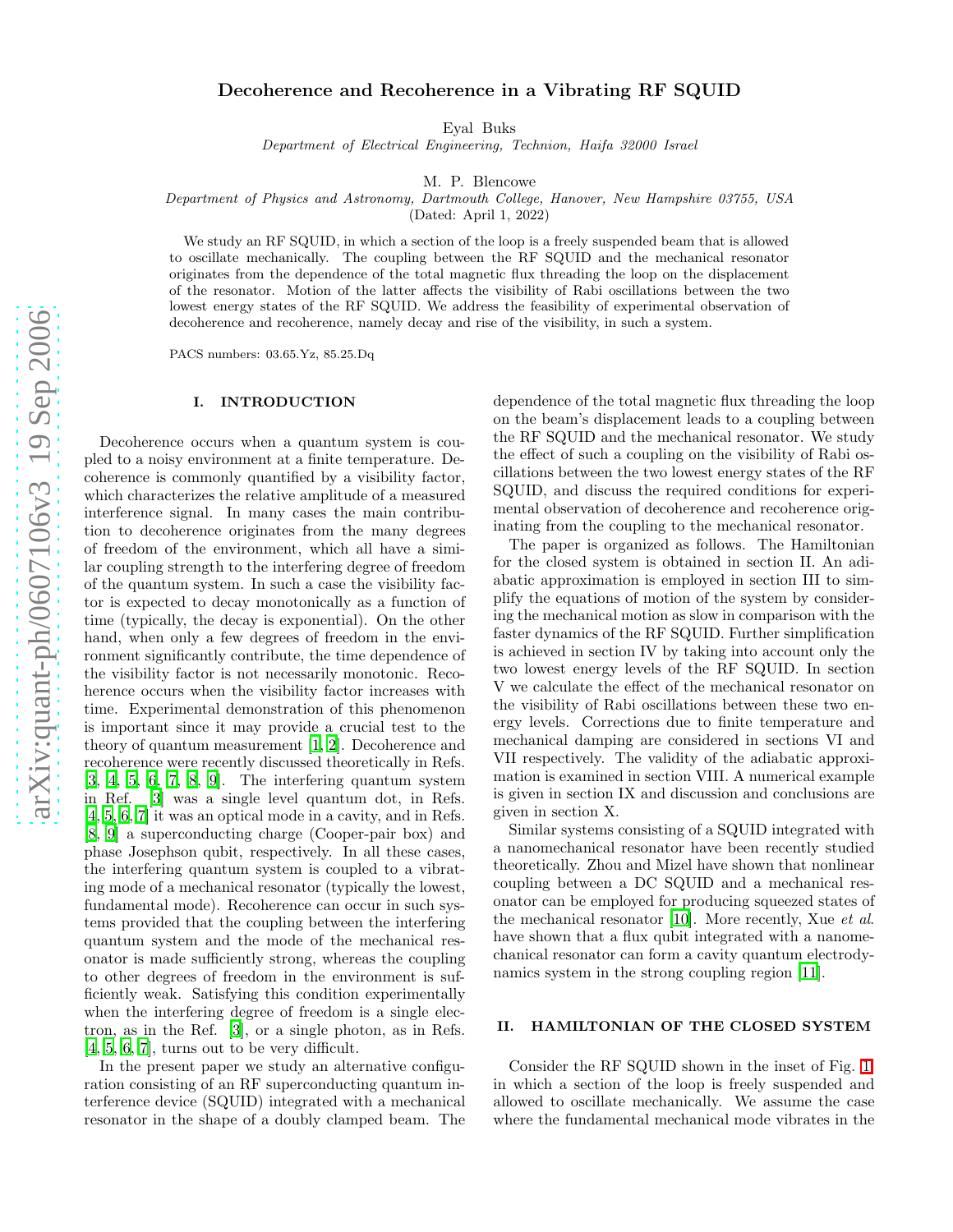

<span id="page-1-0"></span>FIG. 1: (Color online) The potential  $U(x, \Phi)$  for the case  $\Phi_e = \Phi_0/2$  and  $\beta_L = 20$ . The inset schematically shows the device.

plane of the loop and denote the amplitude of this flexural mode as  $x$ . Let  $m$  be the effective mass of the fundamental mode, and  $\omega_0$  its angular frequency. A magnetic field is applied perpendicularly to the plane of the loop. Let  $\Phi_e$  be the externally applied flux for the case  $x = 0$ , and B is the component of the magnetic field normal to the plane of the loop at the location of the doubly clamped beam (it is assumed that  $B$  is constant in the region where the beam oscillates). The total magnetic flux  $\Phi$ threading the loop is given by

$$
\Phi = \Phi_e + Blx + LI \t{,} \t(1)
$$

<span id="page-1-1"></span>where  $L$  is the self inductance of the loop, and  $l$  is an effective length of the beam. The contribution of other mechanical modes of the beam to  $\Phi$  is assumed to be negligibly small.

A Josephson junction (JJ) having a critical current  $I_c$ and capacitance  $C$  is integrated into the loop. We first consider the dynamics of the closed system consisting of the RF SQUID with the integrated doubly clamped beam. The effect of damping due to coupling to other degrees of freedom in the environment will be discussed later.

## A. Lagrangian

The Lagrangian of the closed system is a function of the position x, flux  $\Phi$  and their time derivatives (denoted

by overdot):

$$
\mathcal{L} = \frac{1}{2}m\dot{x}^2 + \frac{C\dot{\Phi}^2}{2} - U(x,\Phi) , \qquad (2)
$$

where the potential energy  $U$  is given by

$$
U = \frac{m\omega_0^2 x^2}{2} + \frac{(\Phi - \Phi_e - Blx)^2}{2L} - \frac{\Phi_0 I_c \cos\left(\frac{2\pi\Phi}{\Phi_0}\right)}{2\pi}, \tag{3}
$$

and  $\Phi_0 = h/2e$  is the flux quantum (see Fig. [1\)](#page-1-0). The resulting Euler - Lagrange equations are

$$
m\ddot{x} + m\omega_0^2 x - \frac{Bl}{L}(\Phi - \Phi_e - Blx) = 0 , \qquad (4)
$$

$$
C\ddot{\Phi} + \frac{\Phi - \Phi_e - Blx}{L} + I_c \sin\left(\frac{2\pi\Phi}{\Phi_0}\right) = 0.
$$
 (5)

Note that the gauge invariant phase across the Josephson junction  $\gamma_J$  is given by

$$
\gamma_J = 2\pi n - \frac{2\pi \Phi}{\Phi_0} \,, \tag{6}
$$

<span id="page-1-3"></span><span id="page-1-2"></span>where  $n$  is integer. By using this and Eq. [\(1\)](#page-1-1) the equations of motion can be rewritten as

$$
m\ddot{x} + m\omega_0^2 x - BII = 0 , \qquad (7)
$$

$$
I_c \sin \gamma_J + C \frac{\Phi_0}{2\pi} \ddot{\gamma}_J = I . \qquad (8)
$$

The interpretation of these equations is straightforward. Eq. [\(7\)](#page-1-2) expresses Newton's 2nd law where the force is composed of the restoring mechanical force and the Lorentz force acting on the movable beam. Whereas Eq.  $(8)$  states that the circulating current I equals the sum of the current  $I_c \sin \gamma_J$  through the JJ and the current  $CV$  through the capacitor, where the voltage  $V$  is given by the second Josephson equation  $V = (\Phi_0/2\pi) \dot{\gamma}_J$ .

# B. Hamiltonian

The variables canonically conjugate to x and  $\Phi$  are  $p = \partial \mathcal{L}/\partial \dot{x} = m\dot{x}$  and  $Q = \partial \mathcal{L}/\partial \dot{\Phi} = C\dot{\Phi}$  respectively. The Hamiltonian is given by

<span id="page-1-4"></span>
$$
\mathcal{H} = \frac{p^2}{2m} + \frac{Q^2}{2C} + U(x, \Phi) \tag{9}
$$

Quantization is achieved by regarding the variables  $x$ ,  $p, \Phi$  and  $Q$  as Hermitian operators satisfying the following commutation relations  $[x, p] = [\Phi, Q] = i\hbar$  and  $[x, \Phi] = [x, Q] = [p, \Phi] = [p, Q] = 0.$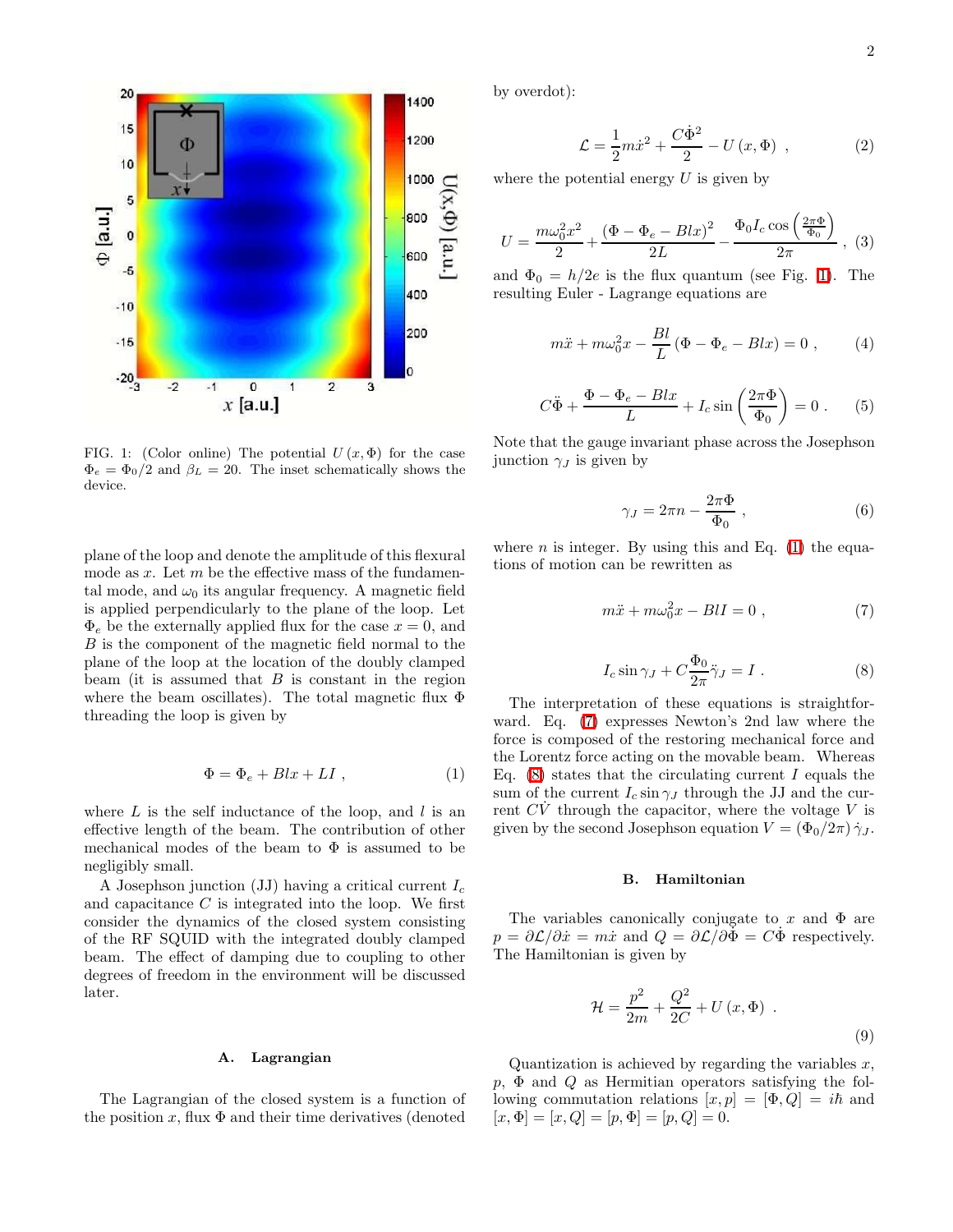## III. ADIABATIC CASE

The Hamiltonian [\(9\)](#page-1-4) can be written as  $\mathcal{H} = \mathcal{H}_0 + \mathcal{H}_1$ , where

$$
\mathcal{H}_0 = \frac{p^2}{2m} + \frac{1}{2}m\omega_0^2 x^2 , \qquad (10)
$$

$$
\mathcal{H}_1 = \frac{Q^2}{2C} + u(x, \Phi) \tag{11}
$$

Using the notation  $U_0 = \Phi_0^2 / 8\pi^2 L$ ,  $x_{\phi} = \Phi_0 / B l$ , and  $\beta_L = 2\pi L I_c/\Phi_0$ , the term u can be written as

$$
u = U_0 \left[ 4\pi^2 \left( \frac{\Phi - \Phi_e}{\Phi_0} - \frac{x}{x_\phi} \right)^2 - 2\beta_L \cos \left( \frac{2\pi \Phi}{\Phi_0} \right) \right].
$$
\n(12)

As a basis for expanding the general state of the system we use the solutions of the following Schrödinger equation

$$
\mathcal{H}_1 | n(x) \rangle = \varepsilon_n (x) | n(x) \rangle , \qquad (13)
$$

where  $x$  is treated here as a parameter (rather than a degree of freedom). The local eigenvectors are assumed to be orthonormal

$$
\langle m(x) | n(x) \rangle = \delta_{nm} . \qquad (14)
$$

The wavefunctions associated with the local eigenstates

$$
\varphi_{n,x}\left(\Phi'\right) = \langle \Phi'|n\left(x\right) \rangle \quad , \tag{15}
$$

<span id="page-2-0"></span>are the solutions of the Schrödinger equation

$$
\left[ -\frac{\hbar^2}{2C} \frac{\partial^2}{\partial \Phi^2} + u(\Phi; x) \right] \varphi_{n,x} = \varepsilon_n(x) \varphi_{n,x} . \qquad (16)
$$

<span id="page-2-4"></span>The total wave function is expanded as

$$
\psi(x, \Phi, t) = \sum_{n} \xi_n(x, t) |n(x)\rangle . \qquad (17)
$$

<span id="page-2-5"></span>In the adiabatic approximation [\[12\]](#page-8-11) the time evolution of the coefficients  $\xi_n$  is governed by the following set of decoupled equations of motion

$$
\left[\frac{p^2}{2m} + V_m(x)\right]\xi_m = i\hbar \dot{\xi}_m , \qquad (18)
$$

<span id="page-2-3"></span>where the adiabatic potentials  $V_m(x)$  are given by

$$
V_m(x) = \frac{1}{2}m\omega_0^2 x^2 + \varepsilon_m(x) \tag{19}
$$

The validity of the adiabatic approximation will be discussed in section VIII below.

<span id="page-2-2"></span>To numerically evaluate the eigenvalues  $\varepsilon_m(x)$ , it is convenient to introduce the dimensionless variables  $2\pi\Phi/\Phi_0 = \pi + \phi$ ,  $2\pi\Phi_e/\Phi_0 = \pi + \phi_e$ ,  $2\pi x/x_\phi = \phi_x$ . Using this notation the Schrödinger equation  $(16)$  can be rewritten as

<span id="page-2-1"></span>
$$
\left(-\beta_C \frac{\partial^2}{\partial \phi^2} + \frac{u}{U_0}\right) \varphi_{n,x} = \lambda_{n,x} \varphi_{n,x} ,\qquad (20)
$$

where  $\beta_C = 2e^2/CU_0, \lambda_{n,x} = \varepsilon_n(x)/U_0$ , and

$$
\frac{u}{U_0} = (\phi - \phi_e - \phi_x)^2 + 2\beta_L \cos\phi .
$$
 (21)

## IV. TWO-LEVEL APPROXIMATION

Consider the case where  $|\phi_e| \ll 1$  (namely,  $\Phi_e \simeq$  $\Phi_0/2$ ,  $|\phi_x| \ll 1$ , and  $\beta_L > 1$ . In this case the local potential  $u(\phi)$  given by Eq. [\(21\)](#page-2-1) contains two wells separated by a barrier near  $\phi = 0$ . At low temperatures only the two lowest energy levels contribute. In this limit the local Hamiltonian  $\mathcal{H}_1$  can be expressed in the basis of the states  $|\triangle\rangle$  and  $|\triangle\rangle$ , representing localized states in the left and right well respectively having opposite circulating currents. In this basis,  $\mathcal{H}_1$  is represented by the  $2 \times 2$ matrix

$$
\mathcal{H}_1 = \begin{pmatrix} \eta \left( \phi_e + \phi_x \right) & \Delta \\ \Delta & -\eta \left( \phi_e + \phi_x \right) \end{pmatrix} . \tag{22}
$$

<span id="page-2-6"></span>The real parameters  $\eta$  and  $\Delta$  can be determined by solving numerically the Schrödinger equation [\(20\)](#page-2-2).

Using the notation

$$
\tan \theta = \frac{\Delta}{\eta \left(\phi_e + \phi_x\right)}\,,\tag{23}
$$

 $\mathcal{H}_1$  can be rewritten as

$$
\mathcal{H}_1 = \sqrt{\eta^2 \left(\phi_e + \phi_x\right)^2 + \Delta^2} \begin{pmatrix} \cos \theta & \sin \theta \\ \sin \theta & -\cos \theta \end{pmatrix} . \tag{24}
$$

The eigenvectors and eigenenergies are denoted as

$$
\mathcal{H}_1 | \pm \rangle = \varepsilon_{\pm} | \pm \rangle , \qquad (25)
$$

where

$$
|+\rangle = \left(\begin{array}{c} \cos\frac{\theta}{2} \\ \sin\frac{\theta}{2} \end{array}\right); \ |-\rangle = \left(\begin{array}{c} -\sin\frac{\theta}{2} \\ \cos\frac{\theta}{2} \end{array}\right) , \qquad (26)
$$

$$
\varepsilon_{\pm} = \pm \sqrt{\eta^2 \left(\phi_e + \phi_x\right)^2 + \Delta^2} \ . \tag{27}
$$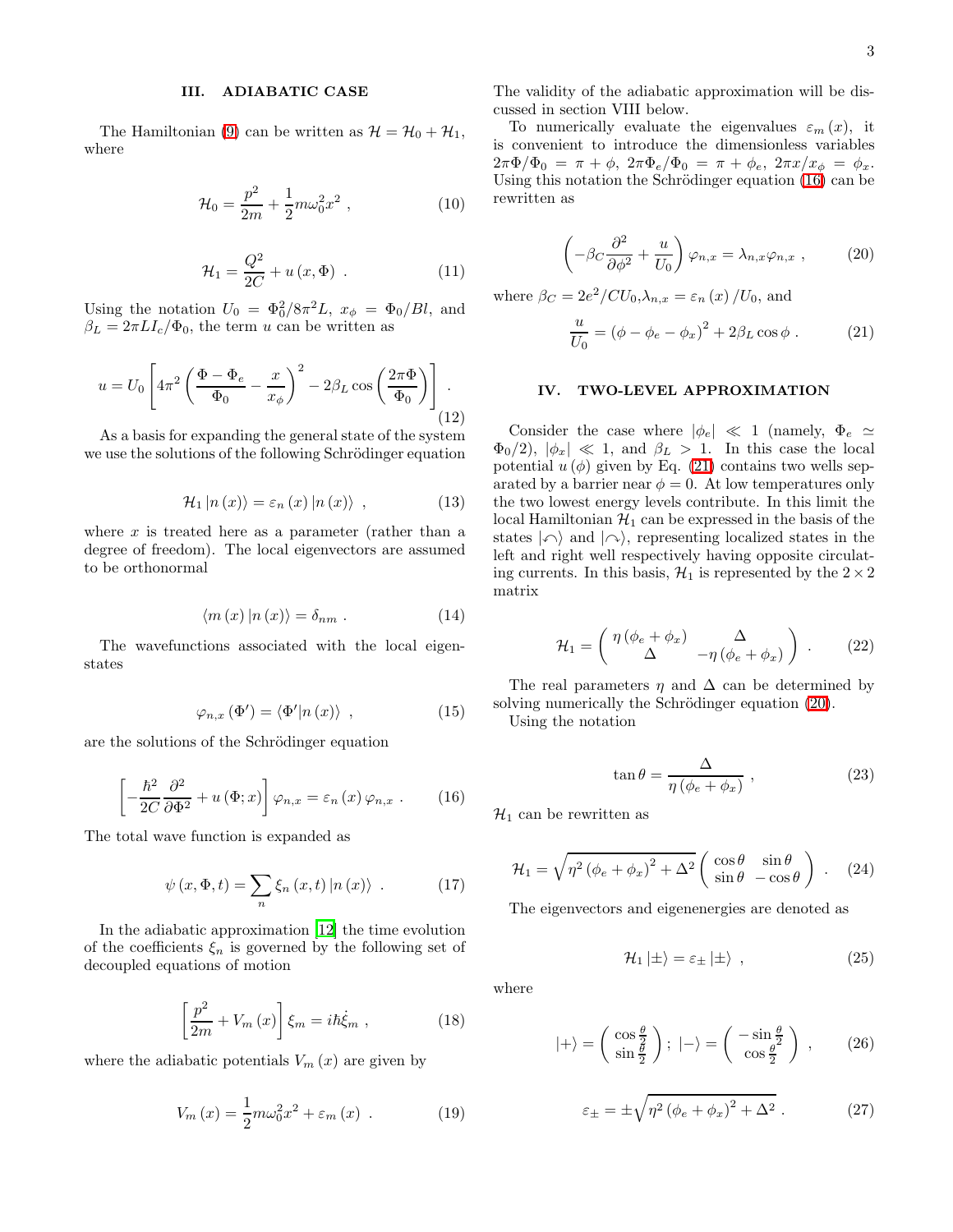## V. RABI OSCILLATIONS

Consider the following experimental protocol for detecting Rabi oscillations between the two lowest energy states of the RF SQUID. The first stage consists of state preparation performed by applying a large constant external flux  $\phi_e$ . At time  $t = 0$  the external flux is switched off and the system starts oscillating. At a later time  $t > 0$ the final state of the RF SQUID is measured.

## A. State Preparation

The system is first prepared in an initial state by applying an external bias flux  $\phi_e$  such that  $\phi_e \gg \Delta/\eta$ . In this limit one finds approximately  $|+\rangle = |\curvearrowleft\rangle, |-\rangle = |\curvearrowright\rangle$ , and  $\varepsilon_{\pm} = \pm \eta (\phi_e + \phi_x)$ . Thus, the adiabatic potentials Eq. [\(19\)](#page-2-3) are given by

$$
V_{\pm}(x) = \frac{1}{2}m\omega_0^2 (x \pm x_0)^2 - \eta \left(\frac{\pi x_0}{x_{\phi}} \mp \phi_e\right) ,
$$
 (28)

where

<span id="page-3-0"></span>
$$
x_0 = \frac{2\pi\eta}{m\omega_0^2 x_\phi} \ . \tag{29}
$$

Assume also the case where the temperature T is relatively low  $k_BT \ll \Delta$ . In this limit the RF SQUID is expected to occupy its ground state  $|\sim\rangle$  in thermal equilibrium. The mechanical resonator is expected to be in a thermal state of the potential well  $V_-(x)$  centered at  $x_0$ [see Eq. [\(28\)](#page-3-0)].

#### B. Switching off the External Flux

At time  $t = 0$ , the external flux  $\phi_e$  is suddenly switched to a new value  $\phi_e = 0$ . Using the notation

$$
\zeta = \frac{\eta}{\Delta} \frac{2\pi x_0}{x_\phi} = \frac{m\omega_0^2 x_0^2}{\Delta} , \qquad (30)
$$

one finds to lowest order in  $\phi_x$ 

<span id="page-3-1"></span>
$$
|\pm\rangle = \frac{\sqrt{2}}{2} \begin{pmatrix} 1 \pm \frac{\zeta}{2} \frac{x}{x_0} \\ \pm 1 - \frac{\zeta}{2} \frac{x}{x_0} \end{pmatrix} , \qquad (31)
$$

$$
\varepsilon_{\pm} = \pm \Delta \left( 1 + \frac{\zeta^2}{2} \frac{x^2}{x_0^2} \right) , \qquad (32)
$$

<span id="page-3-3"></span>and the adiabatic potentials [\(19\)](#page-2-3) for this case are given by

$$
V_{\pm}(x) = \frac{1}{2} m \omega_0^2 (1 \pm \zeta) x^2 \pm \Delta . \qquad (33)
$$

.

<span id="page-3-2"></span>Thus, both mechanical states associated with the RF SQUID states  $|+\rangle$  and  $|-\rangle$  will at  $t = 0$  start oscillating with different frequencies  $\omega_0\sqrt{1+\zeta}$  and  $\omega_0\sqrt{1-\zeta}$ respectively around the point  $x = 0$ . Consider the case where  $\zeta \ll 1$ . Using Eq. [\(31\)](#page-3-1) one finds that the approximation

$$
|\pm (x)\rangle = |\pm (x = 0)\rangle = \frac{\sqrt{2}}{2} \begin{pmatrix} 1 \\ \pm 1 \end{pmatrix} ,
$$
 (34)

can be employed in the region  $|x| \lesssim x_0$  where the mechanical resonator oscillates.

## C. Measuring the RF SQUID Final State

Consider the case where the mechanical system was at time  $t = 0$  in a given state, denoted as  $|\xi_0\rangle_e$ , with a wave function  $\xi_0(x)$ . We first calculate the time evolution for a given state, and later perform a thermal averaging over initial states. The state of the system at  $t = 0$  can be expressed as

$$
\psi(t=0) = \xi_{+}(t=0) \, |+(x=0)\rangle + \xi_{-}(t=0) \, |-(x=0)\rangle \, , \tag{35}
$$

where

$$
\xi_{\pm} (t = 0) = \pm \frac{\sqrt{2}}{2} \xi_0 (x) .
$$
 (36)

In the last step the state of the RF SQUID is measured. What is the probability to find the RF SQUID in a given state  $|\chi\rangle$  at time t ? To calculate this probability  $P_{\vert\chi\rangle}$  (t) one has to trace out the mechanical degree of freedom. By using Eq. [\(17\)](#page-2-4) and employing the two-level approximation one finds in general

$$
P_{|\chi\rangle}(t) = \int dx \left| \xi_{+}(x,t) \left\langle \chi \right| + (x) \right\rangle + \xi_{-}(x,t) \left\langle \chi \right| - (x) \right\rangle|^{2}
$$
\n(37)

As an example, consider the case where  $|\chi\rangle = |\sim\rangle$ . Using Eq. [\(34\)](#page-3-2) one finds

$$
P_{|\sim\rangle}(t) = \frac{1}{2} + \text{Re} \int dx \xi_+(x, t) \xi_-^*(x, t) . \quad (38)
$$

Alternatively, using Eqs. [\(18\)](#page-2-5) and [\(33\)](#page-3-3) this can be expressed as

<span id="page-3-4"></span>
$$
P_{|\sim\rangle}(t) = \frac{1}{2} + \frac{1}{2} \operatorname{Re} \left[ \nu_0(t) \exp\left(-\frac{2i\Delta t}{\hbar}\right) \right] ,
$$
\n(39)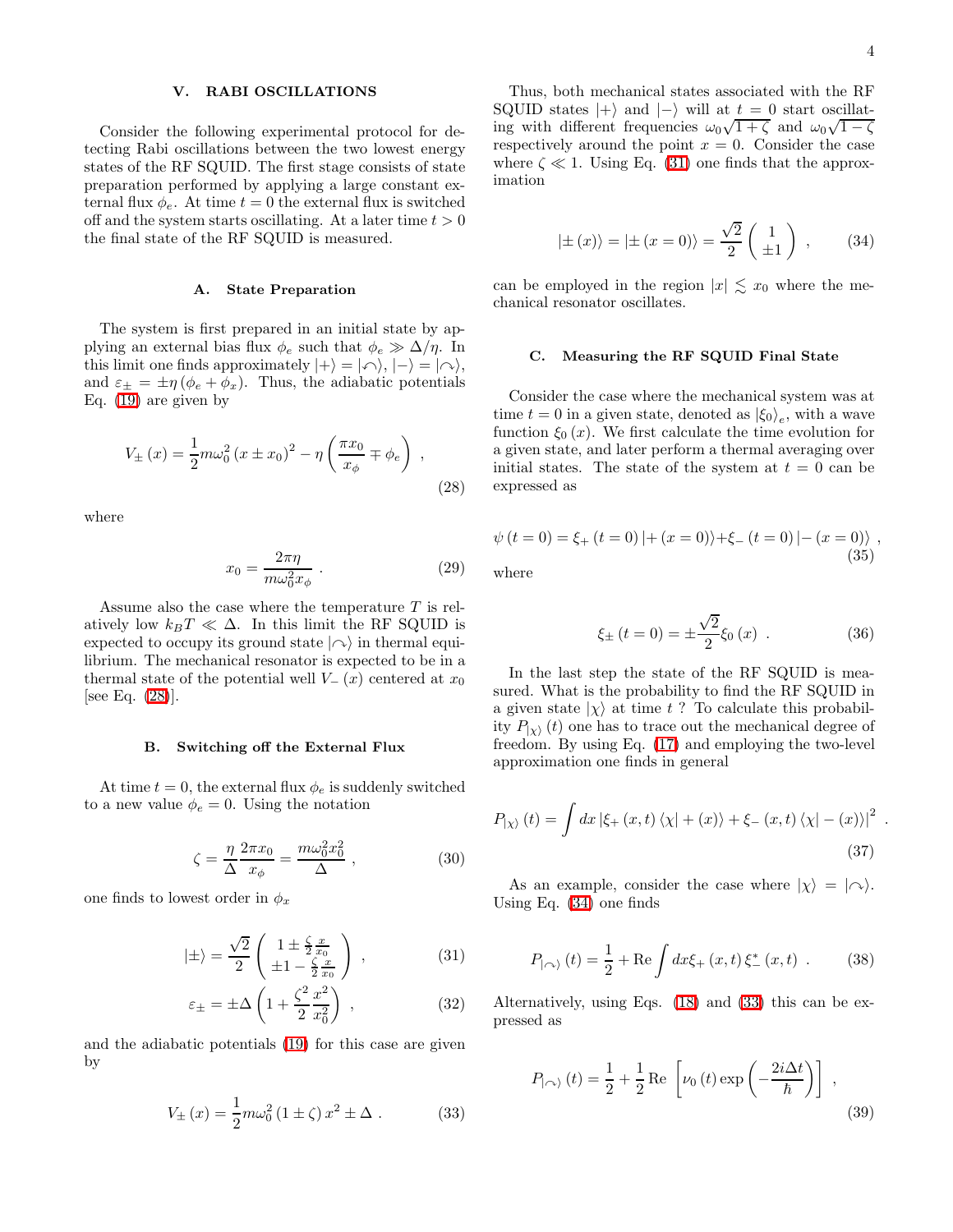where

$$
\nu_0(t) = e \langle \xi_0 | \exp\left(\frac{iH\left(-\zeta\right)t}{\hbar}\right) \exp\left(-\frac{iH\left(\zeta\right)t}{\hbar}\right) |\xi_0\rangle_e, \tag{40}
$$

and

$$
H(\zeta) = \frac{p^2}{2m} + \frac{1}{2}m\omega_0^2 (1+\zeta) x^2 . \qquad (41)
$$

Eq. [\(39\)](#page-3-4) indicates that the visibility of Rabi oscillations (occurring at angular frequency  $2\Delta/\hbar$ ) is diminished by the factor  $|\nu_0(t)|$  (note that in general  $|\nu_0(t)| \leq 1$ ).

The Hamiltonian  $H_{\zeta}$  can be written as

$$
H\left(\zeta\right) = \sqrt{1 + \zeta} H\left(0\right) + V_{\zeta} \tag{42}
$$

where

$$
V_{\zeta} = \frac{p^2}{2m} \left( 1 - \sqrt{1 + \zeta} \right) + \frac{m\omega_0^2 x^2}{2} \left( 1 - \sqrt{1 + \zeta} + \zeta \right). \tag{43}
$$

The Hamiltonian  $\sqrt{1+\zeta}H(0)$  is associated with a harmonic oscillator having mass  $m/\sqrt{1+\zeta}$  and a resonance frequency  $\omega_0\sqrt{1+\zeta}$ . Assuming that  $\zeta \ll 1$  one can employ the approximation

$$
H\left(\zeta\right) \simeq \sqrt{1+\zeta}H\left(0\right) \ . \tag{44}
$$

This approximation greatly simplifies the analysis since annihilation and creation operators associated with both Hamiltonians  $H(\zeta)$  and  $H(-\zeta)$  are common. Note that the time evolution generated by both Hamiltonians,  $H(\zeta)$  and  $\sqrt{1+\zeta}H(0)$ , is periodic in time with the same period  $2\pi/\omega_0\sqrt{1+\zeta}$ . Thus, the error introduced by this approximation is small even for times much longer than the period time, provided that the condition  $\zeta \ll 1$  is satisfied. Using this approximation and keeping terms up to first order in  $\zeta$  yield

$$
\nu_0(t) = e \langle \xi_0 | \exp \left( -\frac{i \zeta H(0) t}{\hbar} \right) | \xi_0 \rangle_e . \qquad (45)
$$

## VI. THERMAL AVERAGING

At finite temperature T the term  $\nu_0(t)$  has to be calculated by averaging over a thermal distribution of initial states  $|\xi_0\rangle_e$ . At times  $t < 0$  the mechanical resonator is expected to be in a thermal state of the potential well  $V_-(x)$  centered at  $x_0$  [Eq. [\(28\)](#page-3-0)]. It is convenient to express this thermal distribution using a displacement operator  $D(\alpha_0)$ , where

$$
D(\alpha) = \exp\left[\sqrt{\frac{m\omega_0}{2\hbar}}\left(\alpha - \alpha^*\right)x - i\sqrt{\frac{1}{2\hbar m\omega_0}}\left(\alpha + \alpha^*\right)p\right],\tag{46}
$$

and

$$
\alpha_0 = x_0 \sqrt{\frac{m\omega_0}{2\hbar}} \ . \tag{47}
$$

<span id="page-4-0"></span>For a general c-number  $\alpha$ , the operator  $D(\alpha)$  transforms the vacuum state  $|0\rangle$  into a coherent state  $|\alpha\rangle$ , i.e.,  $D(\alpha)|0\rangle = |\alpha\rangle$ . Using this notation one finds

$$
\nu_0(t) = \left\langle D^{\dagger}(\alpha_0) \exp\left(-\frac{i\zeta H(0)t}{\hbar}\right) D(\alpha_0) \right\rangle , \quad (48)
$$

where the brackets  $\langle \rangle$  represent thermal averaging. It is convenient to employ the coherent states diagonal representation ( $P$  representation) [\[13\]](#page-8-12) of the density operator at thermal equilibrium

$$
\rho = \int \int d^2\alpha P(\alpha) |\alpha\rangle \langle \alpha | , \qquad (49)
$$

where  $d^2\alpha$  denotes infinitesimal area in the  $\alpha$  complex plane, namely  $d^2\alpha = d \{Re \alpha\} d \{Im \alpha\}$ , the probability density  $P(\alpha)$  is given by

$$
P(\alpha) = \frac{1}{\pi \langle n \rangle} \exp\left(-\frac{|\alpha|^2}{\langle n \rangle}\right) , \qquad (50)
$$

and

$$
\langle n \rangle = \frac{1}{e^{\hbar \omega_0 / k_B T} - 1} \,, \tag{51}
$$

is the thermal occupation number.

Thus

$$
\nu_0(t) = \text{Tr}\left[\rho D^{\dagger}(\alpha_0) \exp\left(-\frac{i\zeta H(0)t}{\hbar}\right) D(\alpha_0)\right]
$$

$$
= \int \int d^2\alpha P(\alpha)
$$

$$
\times \langle \alpha | D^{\dagger}(\alpha_0) \exp\left(-\frac{i\zeta H(0)t}{\hbar}\right) D(\alpha_0) |\alpha\rangle .
$$
(52)

<span id="page-4-2"></span><span id="page-4-1"></span>Using the identity

$$
D(\alpha_0) |\alpha\rangle = \exp\left(\frac{\alpha_0 \alpha^* - \alpha_0^* \alpha}{2}\right) |\alpha_0 + \alpha\rangle , \qquad (53)
$$

and noting that  $\alpha_0$  is real yield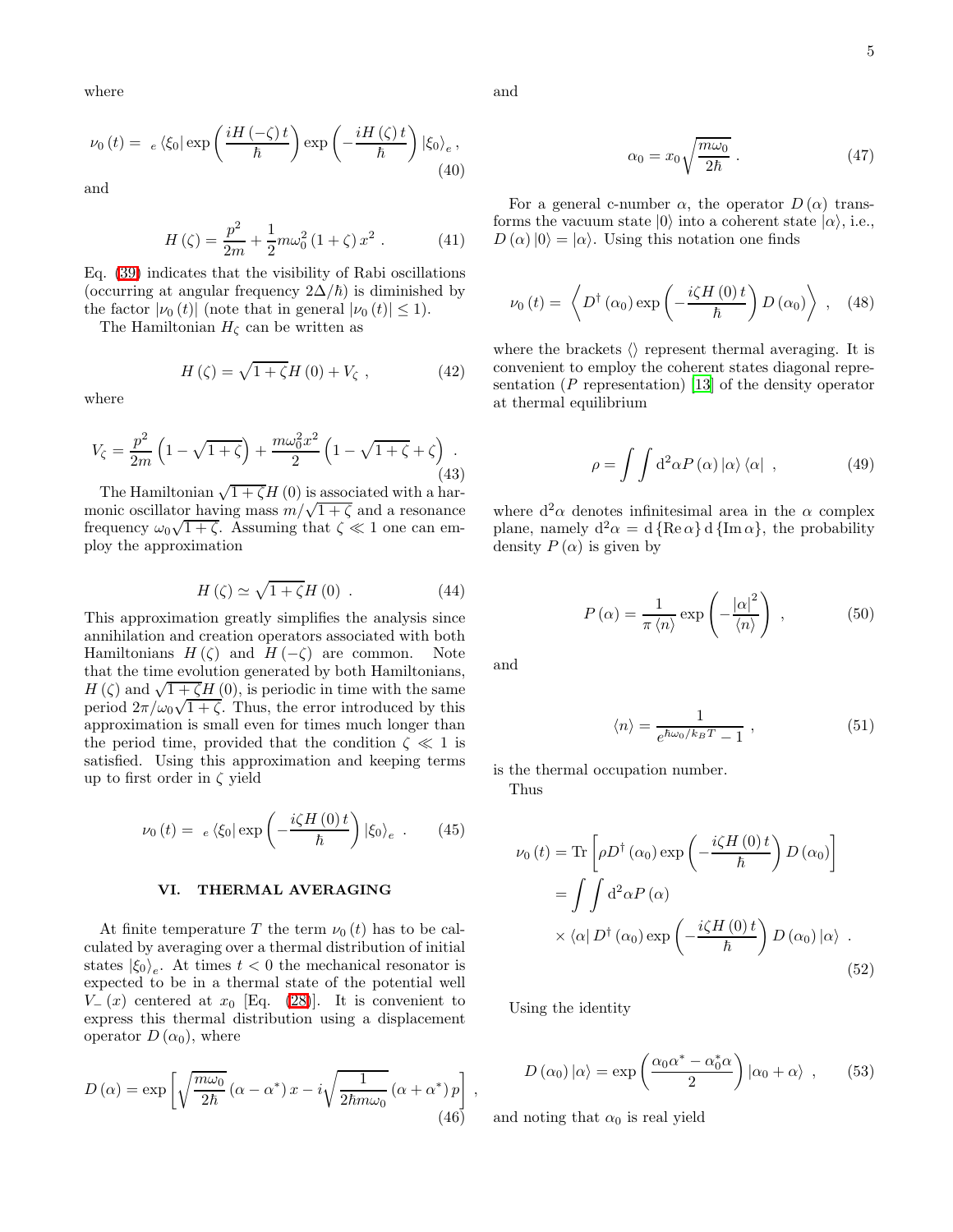$$
\nu_0(t) = \frac{e^{-i\zeta\omega_0 t/2}}{\pi \langle n \rangle} \int \int d^2 \alpha \exp\left(-\frac{|\alpha|^2 + \xi |\alpha_0 + \alpha|^2}{\langle n \rangle}\right)
$$
  

$$
= \frac{e^{-i\zeta\omega_0 t/2}}{\pi} \exp\left(-\frac{\xi a_0^2}{1+\xi}\right)
$$
  

$$
\times \int_{-\infty}^{\infty} dx \exp\left[-\left(1+\xi\right)\left(x + \frac{\xi a_0}{1+\xi}\right)^2\right]
$$
  

$$
\times \int_{-\infty}^{\infty} dy \exp\left[-\left(1+\xi\right)y^2\right],
$$
 (54)

where  $\xi = (1 - e^{-i\zeta\omega_0 t}) \langle n \rangle$  and  $a_0 = \alpha_0/\sqrt{\langle n \rangle}$ .

In the limit of zero temperature where  $\langle n \rangle \rightarrow 0$  one finds

$$
\nu_0(t) = e^{-i\zeta\omega_0 t/2} \exp\left[-\alpha_0^2 \left(1 - e^{-i\zeta\omega_0 t}\right)\right] ,\qquad (55)
$$

and the visibility factor in this limit is given by

$$
\left|\nu_0(t)\right|^2 = \exp\left[-4\alpha_0^2 \sin^2\left(\frac{\zeta\omega_0 t}{2}\right)\right] \,. \tag{56}
$$

Another case of interest is the limit of short times. The term  $|\nu_0(t)|^2$  is calculated to lowest order in t using Eq. [\(48\)](#page-4-0) and perturbation theory

$$
|\nu_0(t)|^2 = 1 - \left(\frac{\zeta t}{\hbar}\right)^2 V_H , \qquad (57)
$$

where

$$
V_H = \langle D^{\dagger}(\alpha_0) H^2(0) D(\alpha_0) \rangle - \langle D^{\dagger}(\alpha_0) H(0) D(\alpha_0) \rangle^2.
$$
\n(58)

Using Eqs. [\(52\)](#page-4-1) and [\(53\)](#page-4-2) one finds

$$
V_H = \hbar^2 \omega_0^2 \left( \alpha_0^2 + \langle n \rangle \right) \,. \tag{59}
$$

The result can be expressed in terms of a decoherence rate  $\gamma_m$ 

$$
|\nu_0(t)|^2 = 1 - (\gamma_m t)^2 \t\t(60)
$$

where

$$
\gamma_m = \zeta \alpha_0 \omega_0 \left( 1 + \frac{\langle n \rangle}{\alpha_0^2} \right)^{1/2} . \tag{61}
$$

## VII. EFFECT OF MECHANICAL DAMPING

Consider in general a mechanical resonator in a superposition of two coherent states  $|\alpha_1\rangle$  and  $|\alpha_2\rangle$ . Coupling between the resonator and a thermal bath at temperature T induces decoherence with a rate  $\gamma_d$  given by [\[14,](#page-8-13) [15,](#page-8-14) [16,](#page-8-15) [17\]](#page-8-16)

$$
\gamma_d = \frac{2\omega_0}{Q} |\alpha_1 - \alpha_2|^2 \coth \frac{\hbar \omega_0}{2k_B T} , \qquad (62)
$$

<span id="page-5-0"></span>where  $\omega_0$  and Q are the resonance frequency and quality factor respectively.

Damping is thus expected to further diminish the visibility of Rabi oscillations. The factor  $\nu(t)$  is written as

$$
\nu(t) = \nu_0(t) \nu_d(t) , \qquad (63)
$$

where  $\nu_d(t)$  represents the contribution of damping.

To provide a rough estimate of the factor  $\nu_d(t)$  in the present case the c-numbers  $\alpha_1$  and  $\alpha_2$  are substituted by the thermal average values of the distributions associated with the  $|+\rangle$  and  $|-\rangle$  states respectively [\[3\]](#page-8-2), and thus we take

$$
\alpha_1(t) = \alpha_0 \exp\left[-i\left(1 + \frac{\zeta}{2}\right)\omega_0 t\right],\qquad (64a)
$$

$$
\alpha_2(t) = \alpha_0 \exp\left[-i\left(1 - \frac{\zeta}{2}\right)\omega_0 t\right] \,. \tag{64b}
$$

We further require that

$$
\frac{\mathrm{d}\nu_d}{\mathrm{d}t} = -\gamma_d \nu_d \;, \tag{65}
$$

and obtain

$$
\nu_d(t) = \exp\left[-\frac{4\alpha_0^2 \omega_0 t}{Q} \coth \frac{\hbar \omega_0}{2k_B T} \left(1 - \frac{\sin\left(\zeta \omega_0 t\right)}{\zeta \omega_0 t}\right)\right].
$$
\n(66)

Recall that the recoherence peaks, where  $|\nu_0(t_n)| = 1$ , occur at times  $t_n = 2\pi n/\zeta\omega_0$ , where *n* is integer [see Eq. [\(54\)](#page-5-0)]. Recoherence can be detected only if  $\gamma_d$  is sufficiently small. For the first recoherence peak at time  $t_1$ , we have

$$
\nu_d(t_1) = \exp\left[-\frac{8\pi\alpha_0^2}{\zeta Q}\coth\frac{\hbar\omega_0}{2k_BT}\right] \,,\tag{67}
$$

whereas for the other recoherence peaks the following holds

$$
\nu_d(t_n) = \left[\nu_d(t_1)\right]^n \tag{68}
$$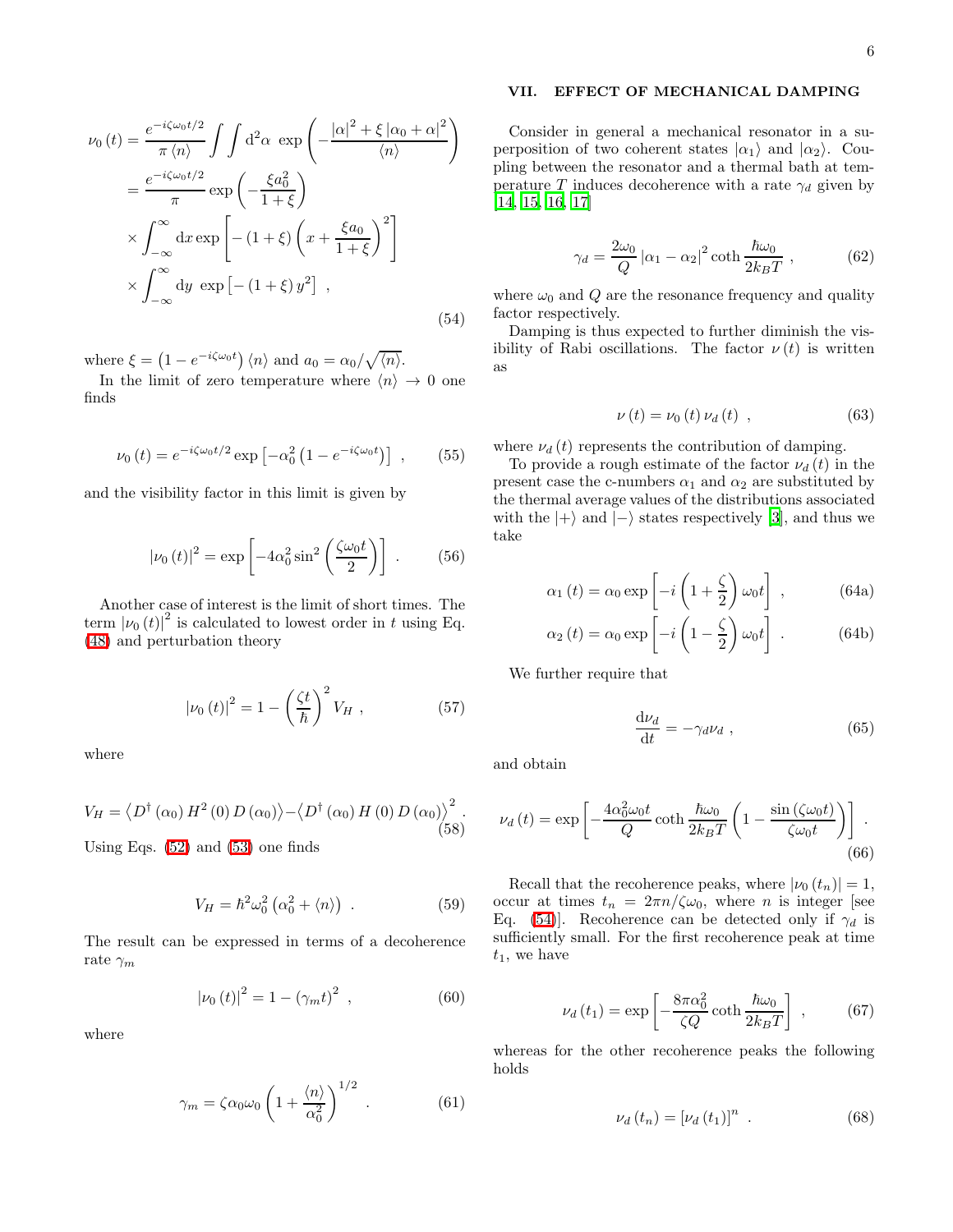In the case  $\hbar\omega_0 \ll k_BT$  one has

$$
\nu_d(t_1) = \exp\left[-\frac{4\pi}{\zeta Q} \left(\frac{x_0}{\lambda_T}\right)^2\right] \,,\tag{69}
$$

where  $\lambda_T$  is the thermal length

$$
\lambda_T = \frac{\hbar}{\sqrt{2mk_BT}} \ . \tag{70}
$$

### VIII. ADIABATIC CONDITION

We now return to the adiabatic approximation and examine its validity. In the adiabatic limit the off-diagonal terms in the set of coupled equations for the amplitudes  $\xi_n$  are considered negligibly small, and consequently no Zener transitions between adiabatic states occur. This approximation yields the set of decoupled equations [\(18\)](#page-2-5). To calculate the Zener transition probability to lowest order we consider the off diagonal elements as a perturbation.

Consider mechanical oscillations with an amplitude  $x_0$ and assume the case where  $\phi_e = 0$ . A Zener transition is most likely to occur near the times when the mechanical resonator crosses the point  $x = 0$ , namely, when the mechanical velocity peaks and the energy gap  $\varepsilon_+ - \varepsilon_-$  obtains its smallest value. The probability  $p_Z$  that a Zener transition will occur per such a crossing can be calculated using Eq.  $(C25)$  of Ref. [\[18\]](#page-8-17)

$$
p_Z = \exp\left(-\frac{x_\phi}{2x_0\beta_h} \frac{\Delta^2}{\eta U_0}\right) ,\qquad (71)
$$

where  $\beta_h = \hbar \omega_0/U_0$ . The adiabatic approximation is valid when  $p_Z \ll 1$ .

## IX. ESTIMATION OF PARAMETERS

Satisfying all the above mentioned conditions required for experimental observation of decoherence and recoherence is quite challenging. However, a careful design together with state of the art fabrication and cryogenics techniques may allow experimental implementation. We examine below an example of a device having the following parameters

$$
L = 6.5 \times 10^{-11} \,\mathrm{H} \;, \tag{72a}
$$

$$
C = 7.4 \times 10^{-17} \,\text{F} \,, \tag{72b}
$$

$$
I_c = 10 \,\mu\text{A} \,,\tag{72c}
$$

$$
m = 10^{-16} \,\text{kg} \,,\tag{72d}
$$

$$
\omega_0/2\pi = 640 \,\text{MHz} \tag{72e}
$$

$$
Bl = T \times \mu m , \qquad (72f)
$$

$$
Q = 10^4 \tag{72g}
$$

$$
T = 0.05 \,\mathrm{K} \tag{72h}
$$

These parameters for both the RF SQUID [\[19](#page-8-18)] and for the nanomechanical resonator [\[20\]](#page-8-19) are within reach with present day technology.

The chosen value of L corresponds to a circular loop with a radius of about  $10 \mu m$  and a wire having a cross section of about  $(0.1 \mu m)^2$ , whereas the values of C and  $I_c$  correspond to a junction having a plasma frequency of about 8 THz. The parameter Bl plays a crucial role in determining the coupling strength between the mechanical resonator and the RF SQUID. Enhancing the coupling can be achieved by increasing the applied magnetic field at the location of the mechanical resonator B. However, B should not exceed the superconducting critical field. Moreover, the externally applied magnetic field at the location of the JJ must be kept at a much lower value in order to minimize an undesirable reduction in  $I_c$ . This can be achieved by employing an appropriate design in which the applied field is strongly nonuniform.

Using these values one finds

$$
\beta_L = 1.9 \tag{73a}
$$

$$
\beta_C = 0.78 \tag{73b}
$$

$$
\beta_h = 4.8 \times 10^{-4} , \qquad (73c)
$$

$$
\frac{U_0}{k_B} = 64 \,\mathrm{K} \ , \tag{73d}
$$

$$
x_{\phi} = 2.1 \,\text{nm} \tag{73e}
$$

$$
x_{\phi}\sqrt{\frac{m\omega_0}{2\hbar}} = 9.1 \times 10^4 , \qquad (73f)
$$

$$
\lambda_T = 9.0 \times 10^{-6} \,\mathrm{nm} \tag{73g}
$$

The values of  $\beta_L$  and  $\beta_C$  are employed for calculating numerically the eigenstates of Eq.  $(20)$ . Fig. [2](#page-7-0) (a)-(c) shows the first 3 lowest energy states for the case  $\phi_e + \phi_x = 0$ , whereas panel (d) shows the dependence of the energy of the two lowest energy states on  $\phi_e + \phi_x$ .

From these results one finds for the values of the  $\eta$  and  $\Delta$  parameters in the two-level approximation to Hamiltonian  $\mathcal{H}_1$  [Eq. [\(22\)](#page-2-6)],

$$
\eta = 2.5U_0 ,\qquad (74a)
$$

$$
\Delta = 0.12U_0 \tag{74b}
$$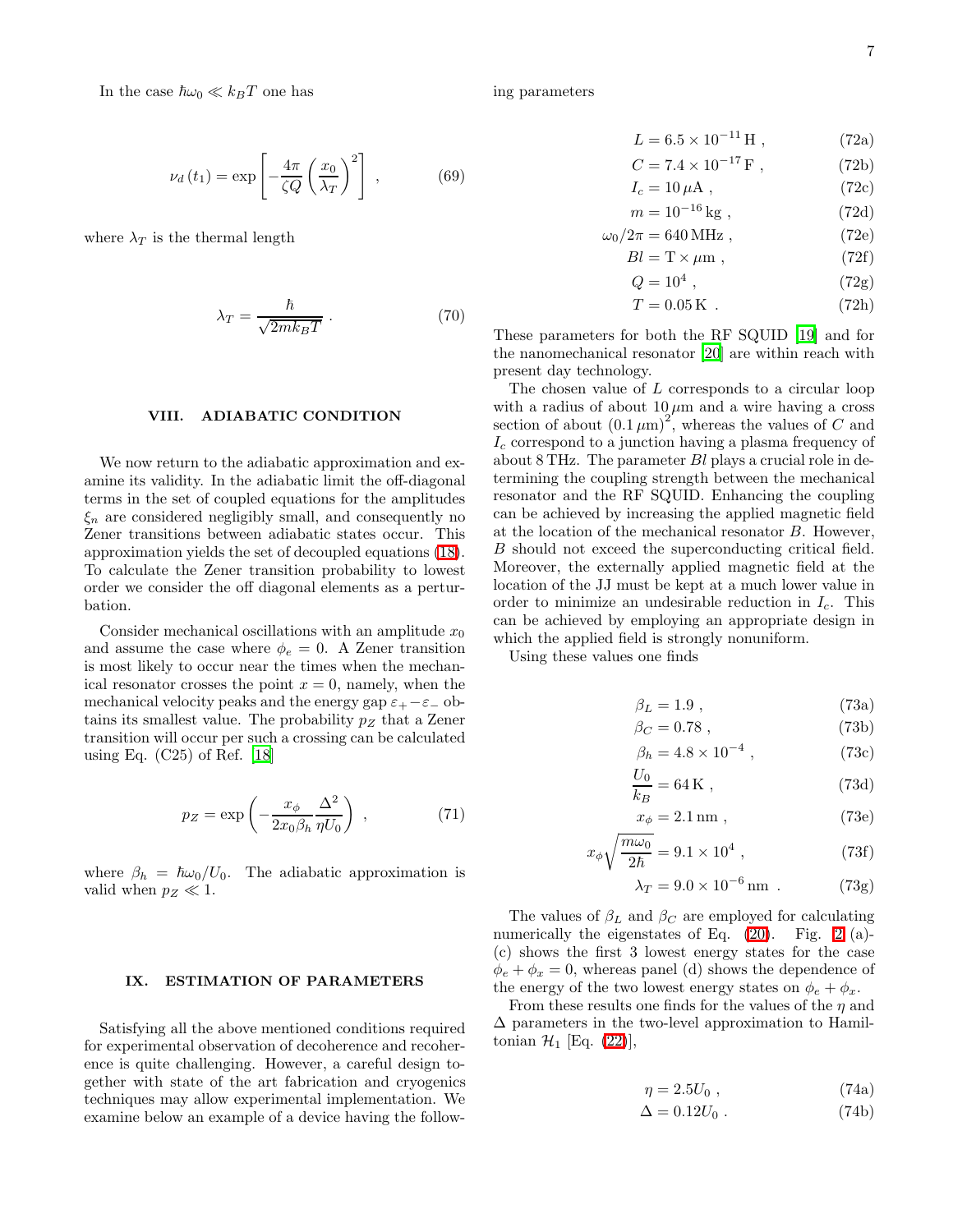

<span id="page-7-0"></span>FIG. 2: (Color online) Eigenstates of  $\mathcal{H}_1$ . (a)-(c) The first 3 lowest energy states for the case  $\phi_e + \phi_x = 0$ . (d) The energy of the two lowest states vs.  $\phi_e + \phi_x$ .

Using these values yields

$$
x_0 = 4.1 \times 10^{-6} \,\text{nm} \ , \qquad (75a)
$$

$$
\zeta = 2.5 \times 10^{-4} , \qquad (75b)
$$

$$
\frac{x_0}{x_\phi} = 2.0 \times 10^{-6} , \qquad (75c)
$$

<span id="page-7-1"></span>
$$
\alpha_0 = 0.18 \tag{75d}
$$

<span id="page-7-2"></span>
$$
\langle n \rangle = 1.2 \; , \tag{75e}
$$

$$
\left(\zeta \alpha_0 \omega_0\right)^{-1} = 5.6 \,\mu s \,,\tag{75f}
$$

$$
\frac{4\pi}{\zeta Q} \left(\frac{x_0}{\lambda_T}\right)^2 = 1.0 , \qquad (75g)
$$

<span id="page-7-3"></span>
$$
\frac{2\pi}{\zeta\omega_0} = 6.3 \,\mu\text{s} \,,\tag{75h}
$$

$$
\frac{x_{\phi}}{2x_0\beta_h} \frac{\Delta^2}{\eta U_0} = 3.0 \times 10^6 \ . \tag{75i}
$$

Eqs. [\(75f\)](#page-7-1) and [\(75g\)](#page-7-2) indicate that observation of both decoherence and recoherence, for the case of the present example, is feasible, provided that the decoherence time of the RF SQUID due to other mechanisms is sufficiently long, i.e., on the order of microseconds [\[21\]](#page-8-20). Moreover, Eq. [\(75i\)](#page-7-3) ensures the validity of the adiabatic approxi-

## X. DISCUSSION AND CONCLUSIONS

mation.

A possible, alternative protocol to the presently considered one for observing decoherence/recoherence phenomena is the so-called Ramsey interference experiment that proceeds as follows [\[8\]](#page-8-7) : (i) At time  $t < 0$ , the state is prepared in the ground state  $|\sim\rangle$ , identically to the above considered protocol by applying an external bias flux  $\phi_e$  such that  $\phi_e \gg \Delta/\eta$ ; (ii) At time  $t = 0$ , the external flux  $\phi_e$  is suddenly switched to the new value  $\phi_e = 0$ , again just as in the above protocol, but then after one-quarter of a Rabi oscillation period,  $\phi_e$  is suddenly switched back up to the same non-zero value as was applied during first, preparation stage; (iii) The flux qubit and mechanical oscillator are then left to interact for a certain duration with  $\phi_e$  kept constant; (iv) Stage (ii) is repeated again; (v) The state of the qubit is read out.

The effect of stage (ii) is to prepare the flux qubit in a state which is an equal magnitude superposition of the circulating current states  $|\sim\rangle$  and  $|\sim\rangle$ . Each of these states is associated with the different spatially-shifted potentials  $V_{\pm}(x)$  [Eq. [\(28\)](#page-3-0)], so that during the interaction stage (iii) an entangled state develops between the oscillator and flux qubit, giving rise to decoherence of the reduced qubit state. After one full mechanical period, the entanglement is undone, resulting in recoherence. The second, quarter Rabi period pulse enables one to probe the decoherence/recoherence, simply by measuring the probability to be in one of the measurement basis states, e.g., the ground state  $|\sim\rangle$ . By repeating the Ramsey protocol many times, allowing the interaction duration to range over several mechanical periods, oscillations in the visibility are observed providing a signature of decoherence/recoherence.

The Ramsey protocol has the obvious advantage over the above considered protocol (where one always remains at the  $\phi_e = 0$  degeneracy point during  $t > 0$ ) that the decoherence/recoherence times are shorter by the factor of  $1/\zeta$ . However, the disadvantage with the Ramsey protocol is that qubit decoherence times are considerably reduced away from the degeneracy point. The origin of the reduction in these two competing timescales is of course the same: the mechanical oscillator and flux noise couple more strongly (i.e., linear coupling) to the circulating current basis states  $|\sim\rangle$  and  $|\sim\rangle$  than to the eigenstate basis states at the degeneracy point (i.e., quadratic coupling). Depending on how the qubit decoherence rate varies with the externally applied flux, it may be that operating a small distance from the degeneracy point is more favorable for observing recoherence effects [\[21\]](#page-8-20). However, the resulting coupled quantum dynamics is not as simple to describe as at the special limiting bias points where the Hamiltonian  $\mathcal{H}_1$  [Eq. [\(22\)](#page-2-6)] is either (approxi